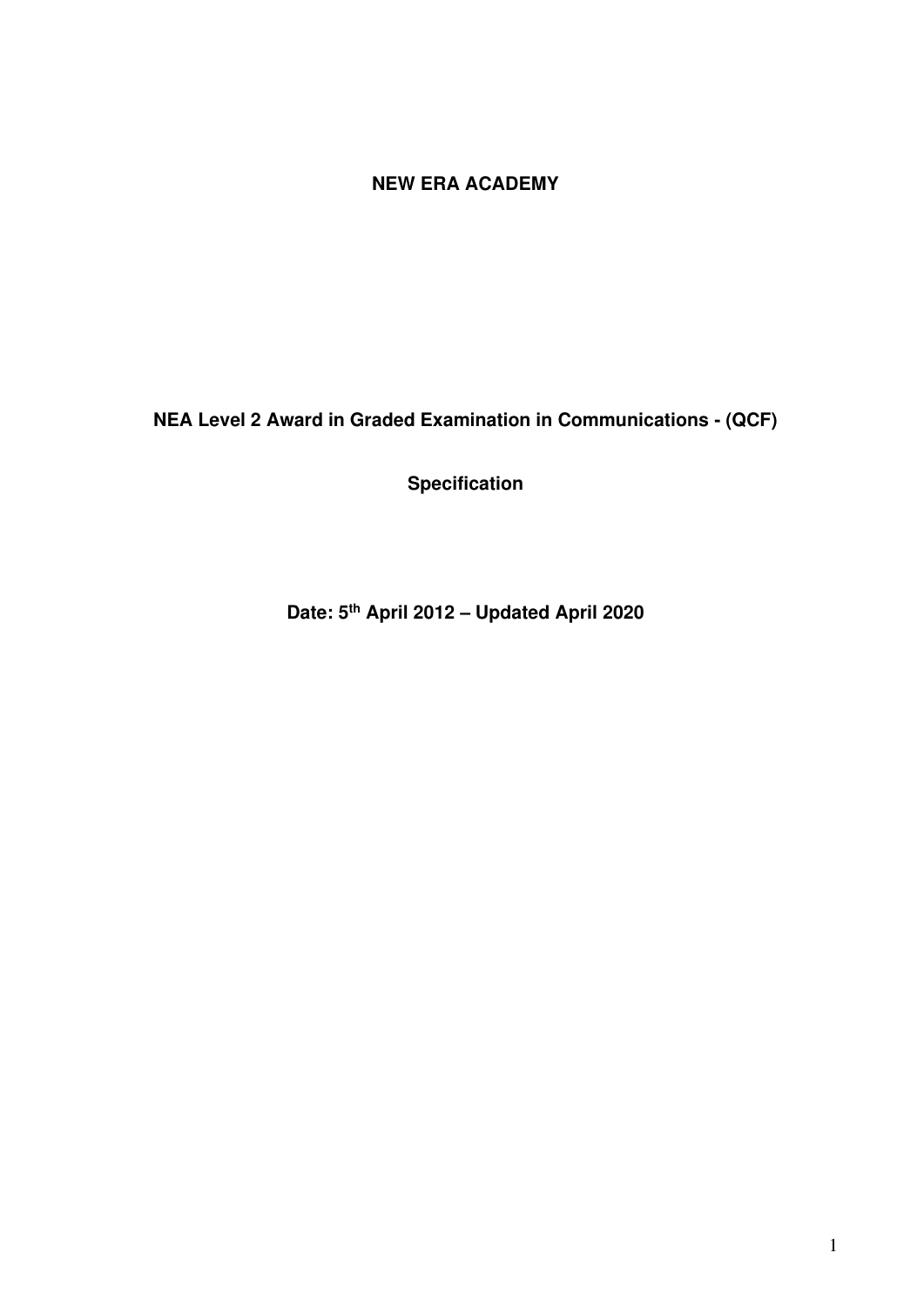## **CONTENTS**

| <b>SECTION A: QUALIFICATION SUMMARY</b>                        | 4                       |
|----------------------------------------------------------------|-------------------------|
| A.1 Aims and broad objectives                                  | 4                       |
| A.2 Progression                                                | 4                       |
| <b>A.3 Qualification Structure</b>                             | $\overline{\mathbf{4}}$ |
| <b>SECTION B: ASSESSMENT INFORMATION</b>                       | 5                       |
| <b>B.1 Assessment Methodology</b>                              | 5                       |
| <b>B.2 Expectations of Knowledge, Skills and Understanding</b> | 5                       |
| <b>B.3 Quality Assurance</b>                                   | 5                       |
| <b>SECTION C: LEARNER ACCESS AND REGISTRATION</b>              | 5                       |
| <b>SECTION D: COMPLAINTS AND APPEALS</b>                       | 5                       |
| <b>SECTION E: EQUAL OPPORTUNITIES POLICY</b>                   |                         |
| <b>SECTION F: CONTACTS &amp; SUPPORT</b>                       | 6                       |
| <b>APPENDIX 1: UNIT SPECIFICATIONS BY GRADE</b>                |                         |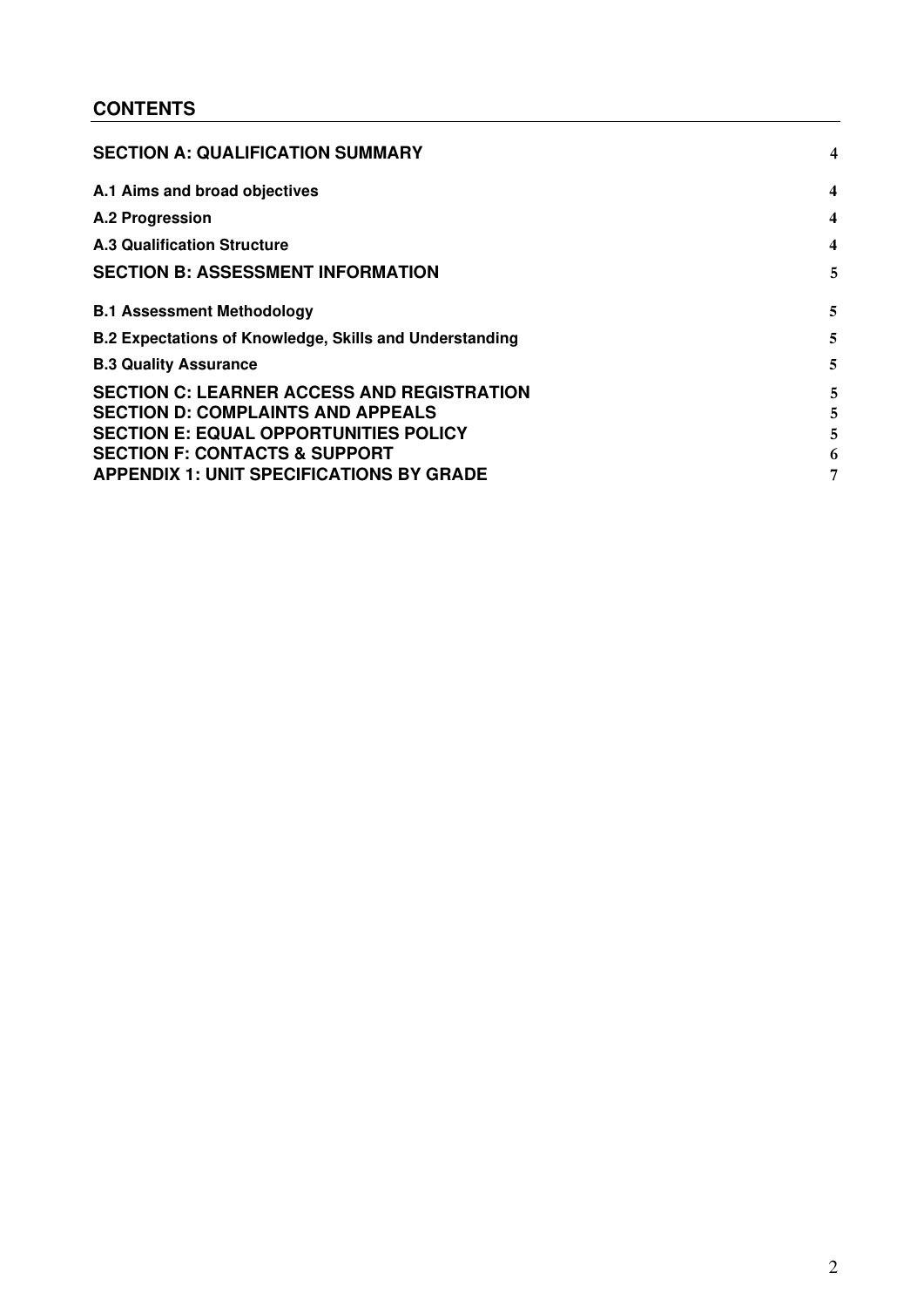| <b>Specification at a Glance</b> |  |  |
|----------------------------------|--|--|
|----------------------------------|--|--|

| <b>Qualification Titles</b>                 | Total no.<br>of units | <b>QCF</b><br>level | <b>Credit</b> | <b>GLH</b> | <b>TQT</b> |
|---------------------------------------------|-----------------------|---------------------|---------------|------------|------------|
| Speech & Drama - Grade 4                    | 1                     | $\mathbf{2}$        | 10            | 20         | 100        |
| Public Speaking - Grade 4                   | 1                     | $\overline{2}$      | 10            | 20         | 100        |
| Reading for Performance - Grade 4           | 1                     | $\mathbf{2}$        | 10            | 20         | 100        |
| Spoken English - Grade 4                    | 1                     | $\mathbf{2}$        | 10            | 20         | 100        |
| Interview Technique - Grade 4               | 1                     | $\mathbf{2}$        | 10            | 20         | 100        |
| English as an Additional Language - Grade 4 | 1                     | $\mathbf{2}$        | 10            | 20         | 100        |
| Speech & Drama - Grade 5                    | 1                     | $\mathbf{2}$        | 12            | 23         | 120        |
| Public Speaking - Grade 5                   | 1                     | $\mathbf{2}$        | 12            | 23         | 120        |
| Reading for Performance - Grade 5           | 1                     | $\mathbf{2}$        | 12            | 23         | 120        |
| Spoken English - Grade 5                    | 1                     | $\mathbf{2}$        | 12            | 23         | 120        |
| Interview Technique - Grade 5               | 1                     | $\mathbf{2}$        | 12            | 23         | 120        |
| English as an Additional Language - Grade 5 | 1                     | $\overline{2}$      | 12            | 23         | 120        |

| <b>Assessment</b>                                                                                                                                                                                                                                                                                                                                         |                                                                                                                                                                                                    |  |  |  |  |  |
|-----------------------------------------------------------------------------------------------------------------------------------------------------------------------------------------------------------------------------------------------------------------------------------------------------------------------------------------------------------|----------------------------------------------------------------------------------------------------------------------------------------------------------------------------------------------------|--|--|--|--|--|
| Form of assessment                                                                                                                                                                                                                                                                                                                                        | All assessment is by external assessment. Learners should register through<br>their teacher or (qualification discipline) school for assessment which will be<br>carried out by an NEA examiner.   |  |  |  |  |  |
| <b>Examination Format</b>                                                                                                                                                                                                                                                                                                                                 | The examination (unit) specifications contain the title, learning outcomes (what<br>has to be learnt) and assessment requirements (evidence on which the<br>Learner is assessed). (See Appendix 1) |  |  |  |  |  |
| <b>Bands of Assessment</b>                                                                                                                                                                                                                                                                                                                                | There are three bands of attainment, pass, merit or distinction.                                                                                                                                   |  |  |  |  |  |
| Quality Assurance ensures that all assessments are carried out to the same<br><b>Quality Assurance</b><br>standard by external assessment of Learners' work. A team of external<br>examiners is appointed, trained and standardised by NEA and the<br>qualifications conform to the normal quality assurance procedures and<br>processes operated by NEA. |                                                                                                                                                                                                    |  |  |  |  |  |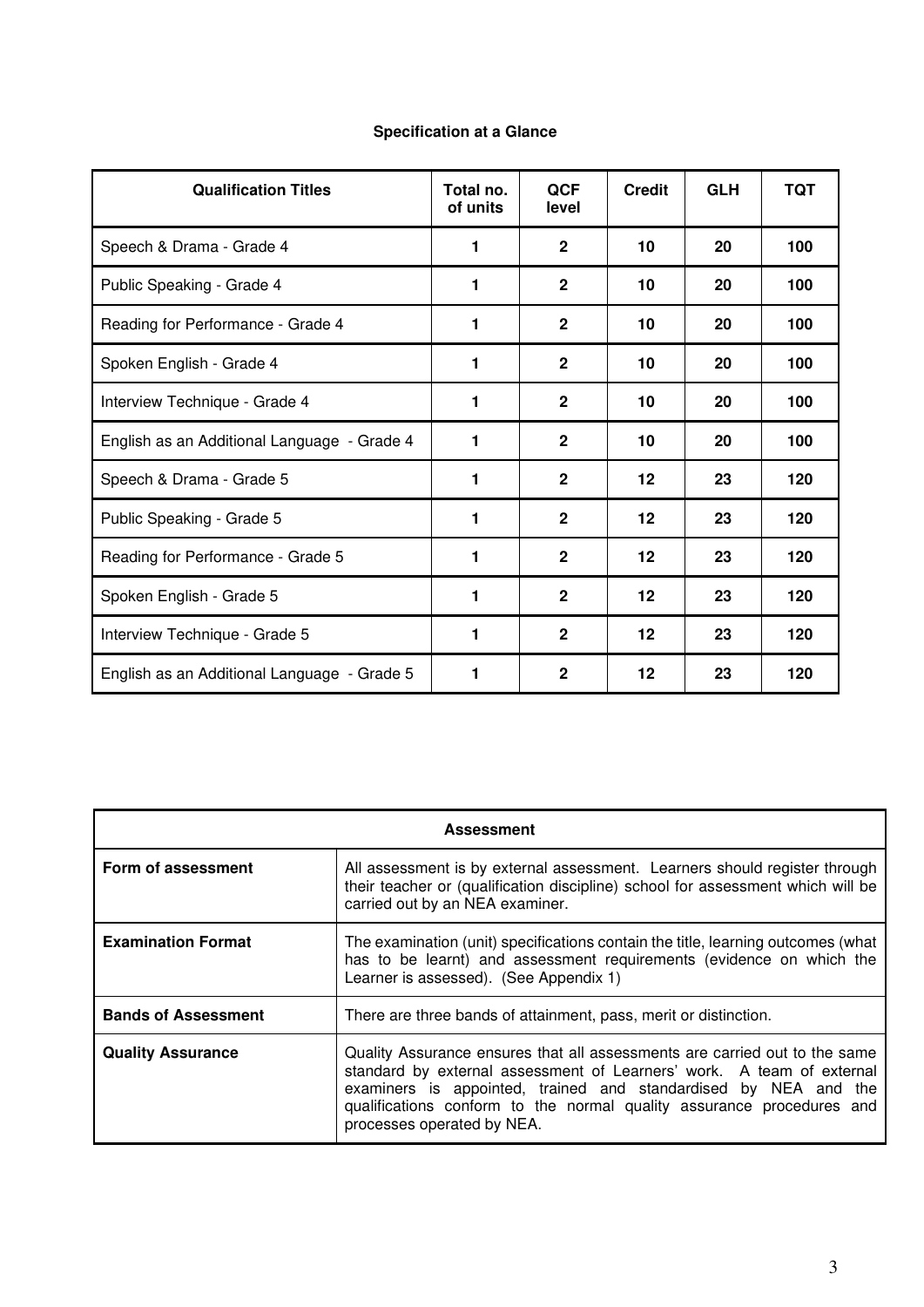## <span id="page-3-0"></span>**SECTION A: Qualification Summary**

Welcome to the NEA specification for: NEA Level 2 Award in Graded Examination in Communications - (QCF)

This specification is designed to give teachers and learners practical information on the NEA Level 2 Award in Graded Examinations in Communications - (QCF) run by NEA

If you have any general queries about these qualifications or any other NEA qualifications, then please do not hesitate to call us on 01903 246790 or email us at exams@neweraacademy.co.uk

## <span id="page-3-1"></span>**A.1 Aims and broad objectives**

The aim of the NEA Level 2 Award in Graded Examination in Communications- (QCF) is to provide Learners with the opportunity to obtain recognised qualifications in:

Speech & Drama Public Speaking **Reading** Interview Technique Spoken English English as an Additional Language

The qualifications also aim to encourage personal self-confidence and group awareness, and develop a general appreciation of communication skills in various disciplines.

The purpose of NEA's Level 2 Award in Graded Examination in Communications - (QCF) is to motivate and encourage Learners of all ages and levels through a system of progressive mastery and to provide a form of training that develops and enhances skills, knowledge and understanding in a safe and consistent way. The qualifications are not only beneficial to those studying communication skills as a recreational pursuit but could also prepare learners for further learning by helping them to develop their skills enabling them to progress to the next level.

These qualifications are suitable for learners in the pre-16, age groups.

The broad objectives are:

- To focus delivery and assessment on NEA's Level 2 Award in Graded Examination in Communications (QCF)
- To embrace the guidance for communication skills of the Creative and Cultural Sector Skills Council (CC Skills).

#### <span id="page-3-2"></span>**A.2 Progression**

The NEA Level 2 Awards in Graded Examination in Communications provides a progression route to Level 3. It can be argued that NEA Level 2 Awards in Graded Examination in Communications - (QCF) by themselves are not strictly speaking 'vocational' in that they are not absolutely essential for entry into Speech & Drama. However, they remain a positive means of determining progress and enable students to learn the necessary techniques to gain entry to FE and HE courses. NEA Level 2 Award in Graded Examination in Communications - (QCF) operate according to a well established methodology of 'progressive mastery'. They allow Learners to be tested in discrete stages in the development of a wide range of skills. They tend to be more rigorous than other types of exams and for that reason industry is confident that achievement at the highest level gained by Learners of NEA Level 2 Award in Graded Examination in Communications - (QCF) will have the skills necessary to perform or work in other areas of the business.

#### <span id="page-3-3"></span>**A.3 Qualification Structure**

A NEA Level 2 Award in Graded Examination in Communications - (QCF) consists of pre-prepared elements, all of which are performance based. They are single unit qualifications in which Learners are asked to undertake performance based assessment as specified in the relevant syllabus. The unit specifications for each grade can be found in Appendix 1 below. For more information on qualification structure and content in a particular discipline please contact us for a copy of the relevant syllabus at **01903 246790 or [exams@neweraacademy.co.uk](mailto:exams@neweraacademy.co.uk)**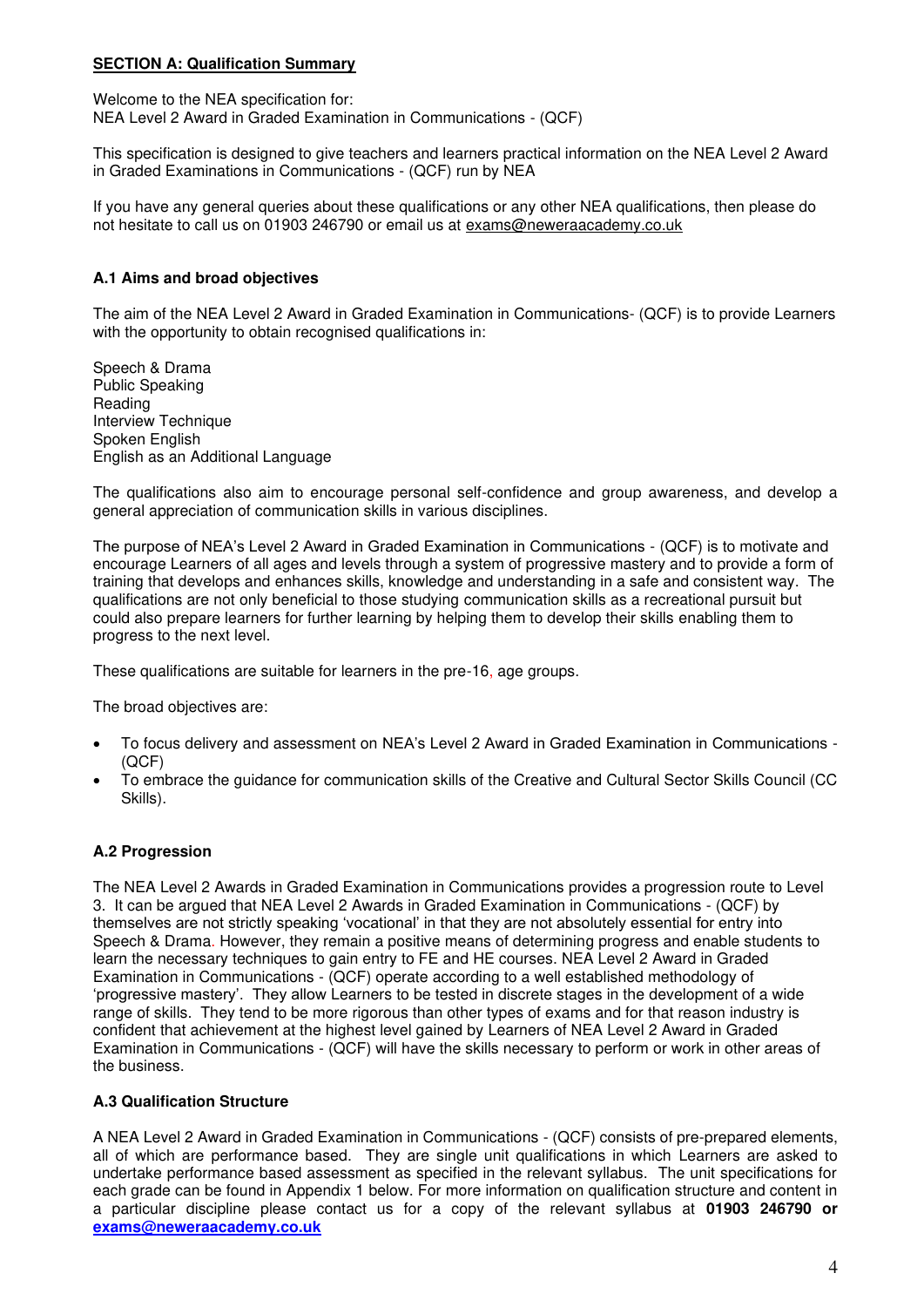The qualifications have 20 and 23 Guided Learning Hours (GLH). This is also specified in the unit template at Appendix 1.

## <span id="page-4-0"></span>**SECTION B: Assessment Information**

#### <span id="page-4-1"></span>**B.1 Assessment Methodology**

The underlying philosophy for assessment is that learners should receive credit for positive achievement, and that all should be encouraged to reach their fullest potential.

All assessment of these qualifications is external and is undertaken by NEA Examiners. Please see **[www.neweraacademy.co.uk](http://www.neweraacademy.co.uk/)** for more detail about how NEA marks and grades its qualifications.

#### <span id="page-4-2"></span>**B.2 Expectations of Knowledge, Skills and Understanding**

The Grade Examination system is one based on the principle of 'progressive mastery': each step in the exam chain demonstrates learning, progression and skills in incremental steps. Successful learning is characterised by a mastery of the fundamentals of the skills demanded in each grade. Learners will be able to complete a set of communication skills sequences (the complexity and variety of which are determined by which qualification is being attempted), which allow them to demonstrate discipline-specific artistic appreciation. These technical and performance skills set a firm platform for further technical and artistic development by the learner.

#### <span id="page-4-3"></span>**B.3 Quality Assurance**

All NEA Level 2 Awards in Graded Examination in Communications – (QCF) are standardised according to the processes and procedures laid down by NEA.

#### <span id="page-4-4"></span>**SECTION C: Learner Access and Registration**

The qualifications will:

- be available to everyone who is capable of reaching the required standards
- be free from any barriers that restrict access and progression
- offer equal opportunities for all wishing to access the qualifications

There are no prerequisites for other qualifications to be completed, and no specified prior knowledge, skills or understanding required prior to taking a NEA Level 2 Award in Graded Examination in Communications - (QCF). It is expected, however, that for successful learning, the skills demanded in each grade are likely to be mastered before progressing to the next grade.

Please email **[exams@neweraacademy.co.uk](mailto:exams@neweraacademy.co.uk)** for details about registering Learners for NEA examinations.

#### <span id="page-4-5"></span>**SECTION D: Complaints and Appeals**

Please see **[www.neweraacademy.co.uk](http://www.neweraacademy.co.uk/)** for details about how we operate our complaints and appeals procedures.

#### <span id="page-4-6"></span>**SECTION E: Equal Opportunities Policy**

NEA is committed to a comprehensive policy of equal opportunities in the management of its qualifications in which individuals are selected and treated on the basis of their relevant merits and abilities without regard to race, religion, colour, sex, age, national origin, disability or sexual orientation, and are given equal opportunities within the company. The aim of this policy is to ensure that no Learner entering an examination receives less favourable treatment on grounds not relevant to good Learner practice.

Our equal opportunities policy can be found **[www.neweraacademy.co.uk](http://www.neweraacademy.co.uk/)**.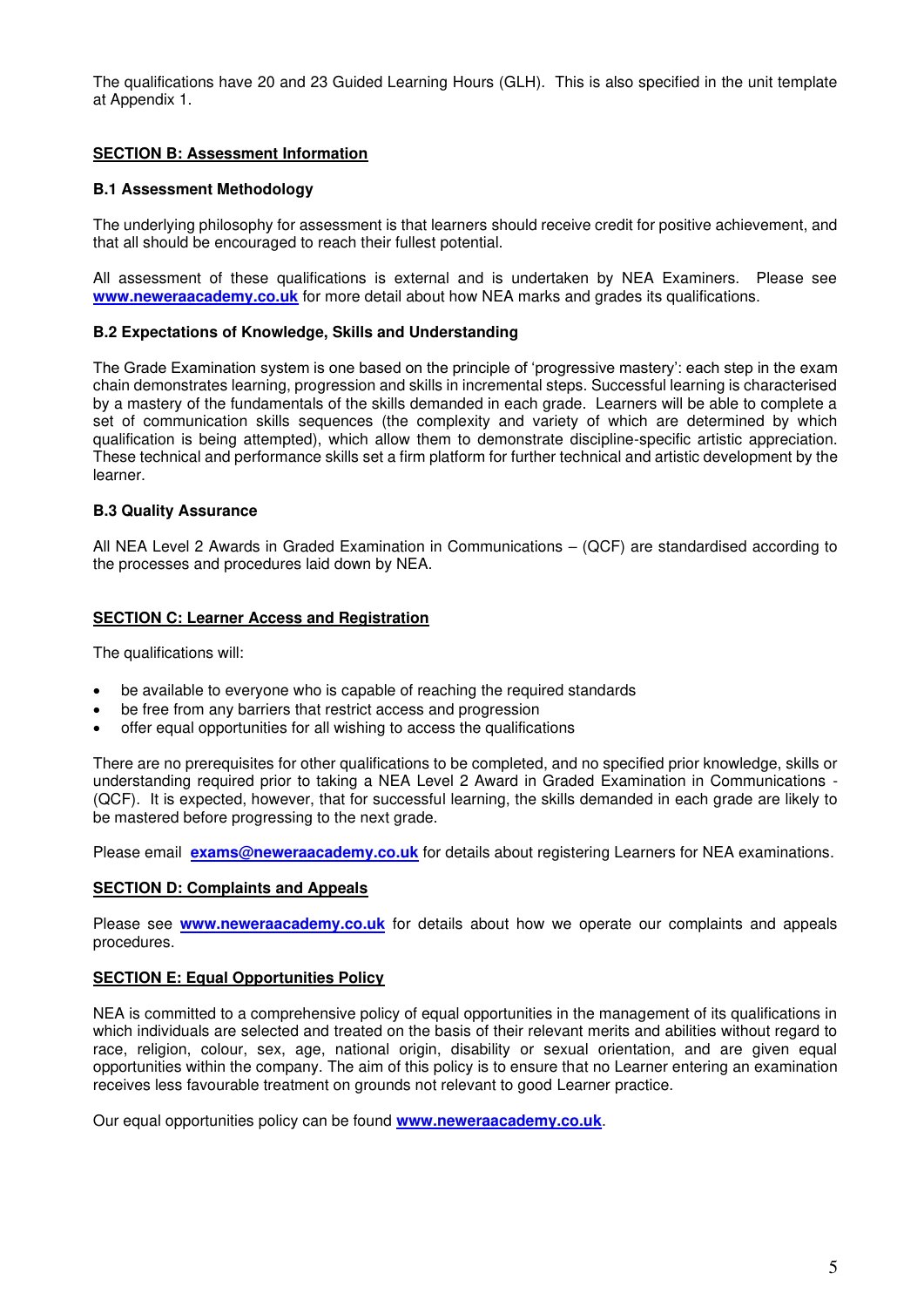## <span id="page-5-0"></span>**SECTION F: Contacts & Support**

**New Era Academy (Speech and Drama) 2, Aglaia Road Worthing West Sussex BN11 5SN** 

**Telephone Number: 01903 246790 Fax: 01903 244187** 

**Email: [exams@neweraacademy.co.uk](mailto:exams@neweraacademy.co.uk)** 

**Website: [www.neweraacademy.co.uk](http://www.neweraacademy.co.uk/)**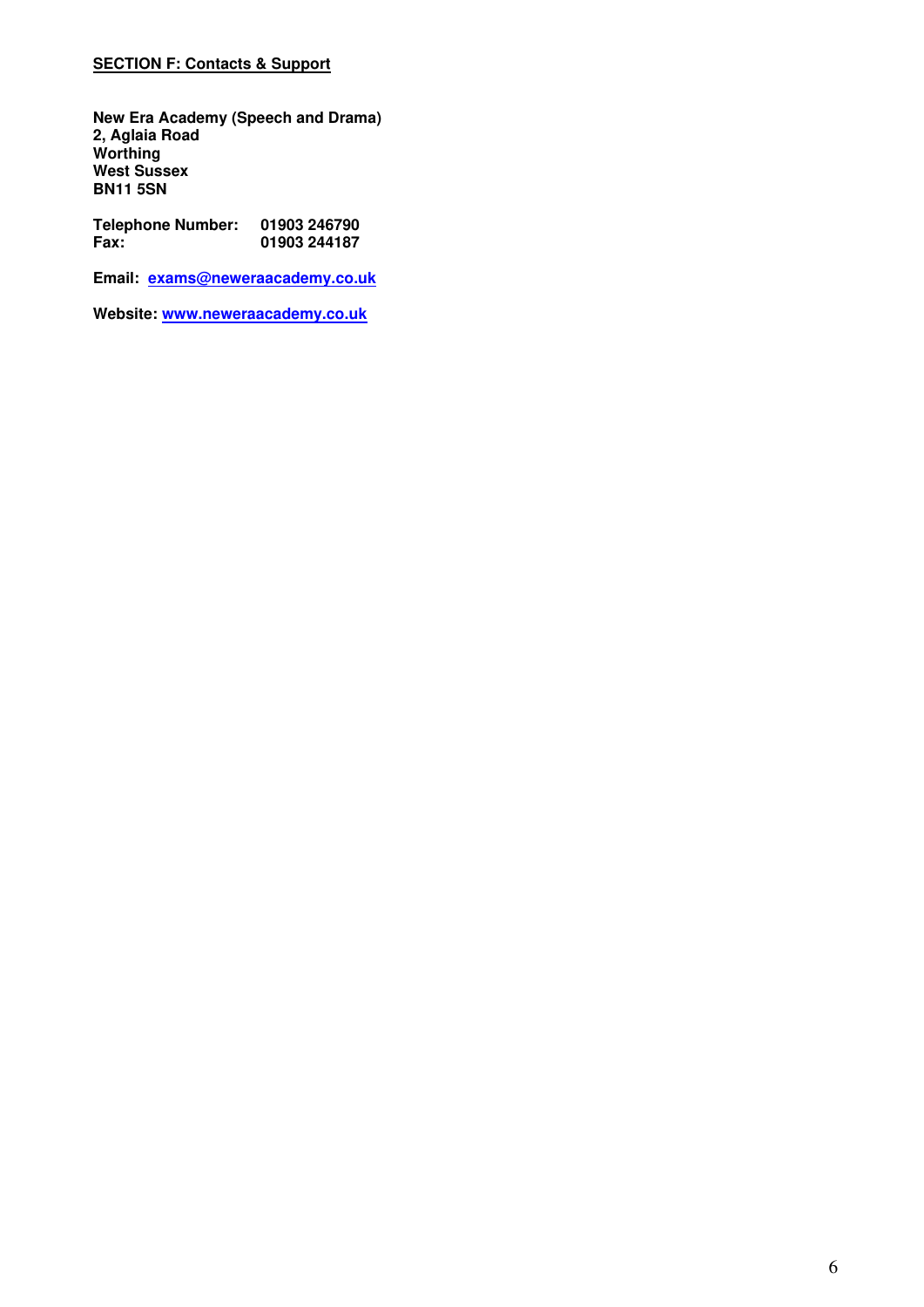## <span id="page-6-0"></span>**Appendix 1: Unit Specifications by Grade**

Unit specifications are divided into learning outcomes and assessment requirements:

- Learning Outcome a statement of what has been learnt as a result of the successful completion of the assessment requirements
- Assessment Requirements the evidence upon which the Learner is assessed
- **Technique**
- The Technical skills required in the preparation and performance of the selection. This includes vocal technique, stagecraft and teamwork where appropriate.
- **Interpretation**
- The artistic realisation of the selection presented demonstrating appropriate qualities required for performance. This includes the appreciation of and the thought process in achieving the writer's intention.
- **Communication**
- To demonstrate the ability to share mentally, vocally and physically in performance and discussion to an appropriate standard
- **Discussion**
- To convey the knowledge required for the level and to be able to participate in an exchange of ideas to an appropriate standard.

## **Pass:**

Learners must:

- adequately achieve the learner outcomes
- perform their selections
- demonstrate satisfactory preparation
- show a basic background knowledge of all selections
- show a basic understanding of any theory set

## **Merit:**

Learners must:

- adequately achieve the learner outcomes
- show preparation has been thorough
- demonstrate their work clearly, expressively and enthusiastically
- demonstrate good attention to detail
- show a good background knowledge of all selections
- show a good understanding of any theory set

## **Distinction:**

Learners must:

- adequately achieve the learner outcomes
- demonstrate work is of a really high standard
- fully meet the requirements of the syllabus
- present work that is artistic, well communicated, technically correct and altogether excellent
- show an excellent background knowledge of all selections
- show an excellent background knowledge of any theory set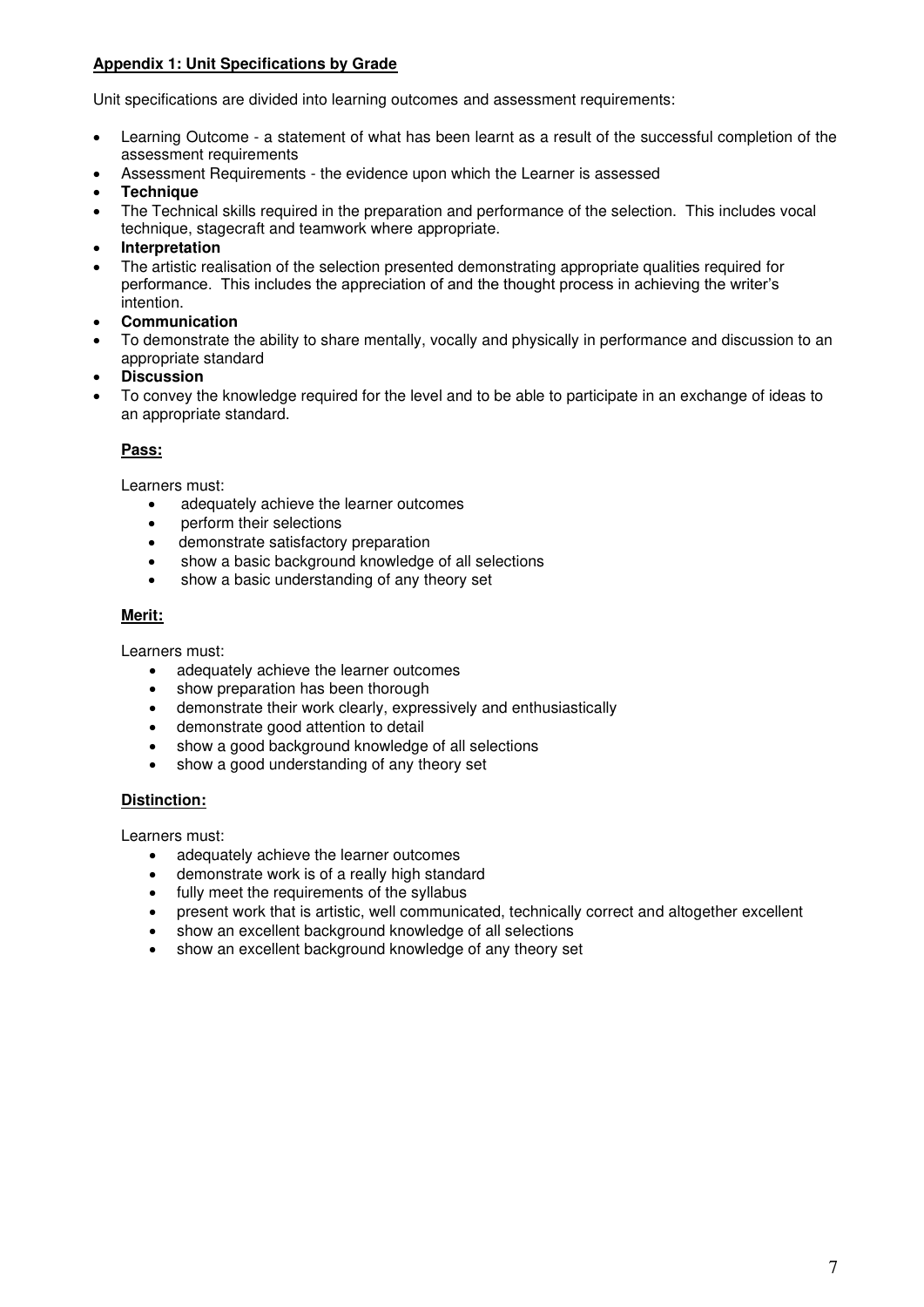Unit specifications also give details of the Credit Value (notional learning) and the Guided Learning Hours (GLH) which represent indicative teaching time for the unit.

|    | Title:                                                                           | Speaking of Poetry and Prose - Grade 4 |                         |                                                                                                                                                                                                                                                                                                                                                             |
|----|----------------------------------------------------------------------------------|----------------------------------------|-------------------------|-------------------------------------------------------------------------------------------------------------------------------------------------------------------------------------------------------------------------------------------------------------------------------------------------------------------------------------------------------------|
|    | Level:                                                                           | $\overline{2}$                         |                         |                                                                                                                                                                                                                                                                                                                                                             |
|    | GLH:                                                                             | 20                                     |                         |                                                                                                                                                                                                                                                                                                                                                             |
|    | TQT:                                                                             | 100                                    |                         |                                                                                                                                                                                                                                                                                                                                                             |
|    | <b>Credit Value:</b>                                                             | 10                                     |                         |                                                                                                                                                                                                                                                                                                                                                             |
|    | <b>Learning outcomes</b>                                                         |                                        |                         | <b>Assessment Criteria</b>                                                                                                                                                                                                                                                                                                                                  |
|    | The learner will:                                                                |                                        |                         | The learner can:                                                                                                                                                                                                                                                                                                                                            |
| 1. | Know and understand the techniques for the speaking<br>of poetry                 |                                        | 1.1<br>1.2<br>1.3       | Speak a poem as specified in the<br>syllabus to an appropriate standard<br>Demonstrate and discuss the<br>techniques involved in verse speaking<br>performance with appropriate<br>vocabulary and understanding<br>Show a developing sense of<br>believability and creative interpretation<br>through creative application of<br>modulation and tone colour |
| 2. | Know the techniques of dramatic performance                                      |                                        | $\overline{2.1}$<br>2.2 | Perform a scene from the prescribed<br>play by Shakespeare or a play written<br>after 1960 or a passage of prose from<br>any book by the prescribed author to<br>an appropriate standard<br>Discuss the techniques involved in<br>dramatic and prose performance with<br>appropriate vocabulary demonstrating<br>knowledge and understanding                |
| 3. | Understand the theory of speaking and reading for<br>performance                 |                                        | 3.1<br>3.2              | Meaningfully discuss the authors and<br>chosen pieces to an appropriate<br>standard<br>Meaningfully discuss modulation to<br>include pitch pace pause inflection<br>tone colour and emphasis to an<br>appropriate standard                                                                                                                                  |
| 4. | Be able to read a previously unseen piece of prose to<br>an appropriate standard |                                        | 4.1<br>4.2<br>4.3       | Read with a good level of fluency and<br>expression<br>Display the appropriate<br>communication reading and sight<br>reading techniques to engage and<br>deliver with a sense of performance.<br>Demonstrate developing artistic<br>interpretation to shape meaning and<br>dynamics                                                                         |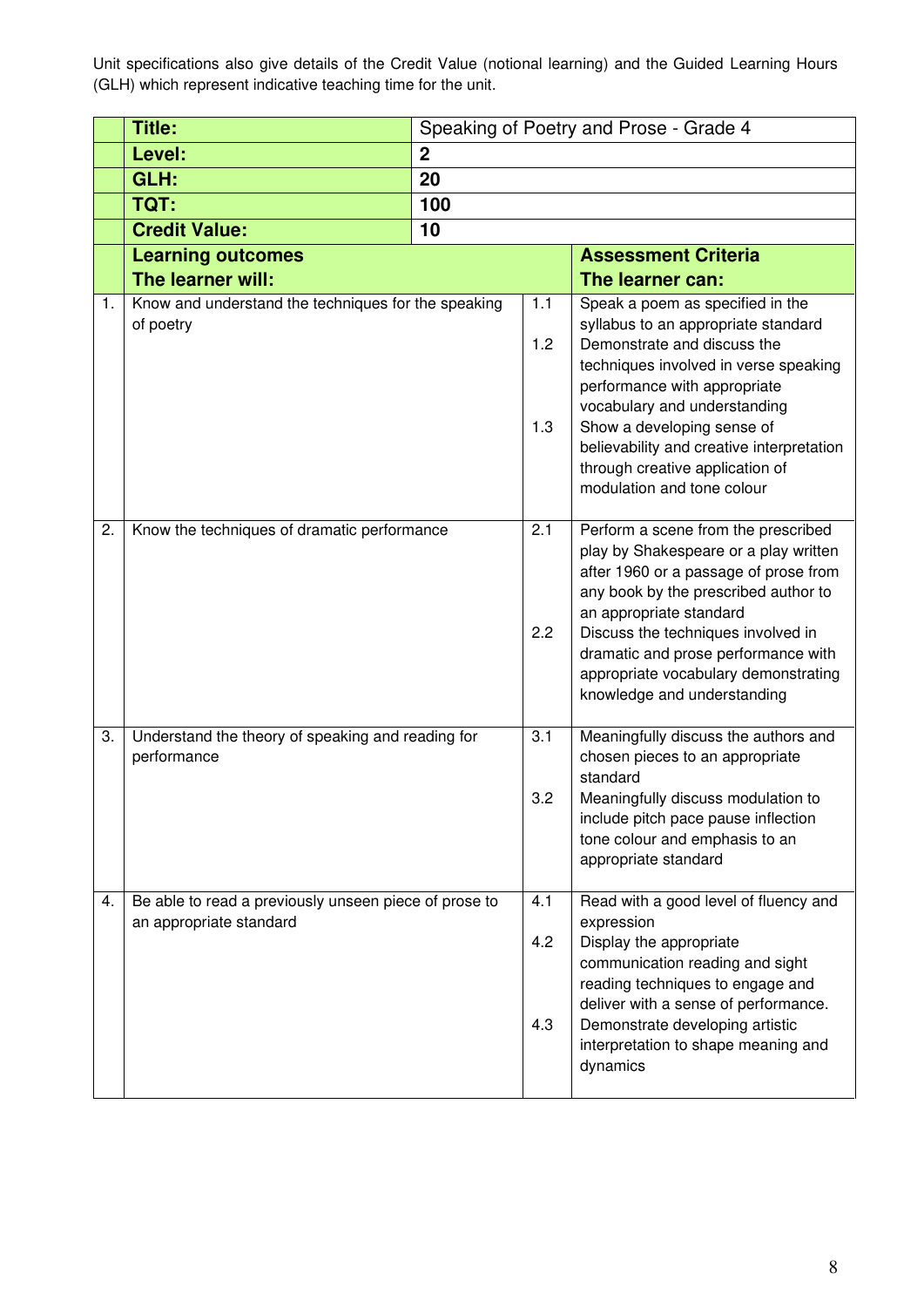|    | <b>Title:</b>                                                                    | Speaking in Public - Grade 4 |            |                                                                                                                                                                                                                                                                                                                             |  |
|----|----------------------------------------------------------------------------------|------------------------------|------------|-----------------------------------------------------------------------------------------------------------------------------------------------------------------------------------------------------------------------------------------------------------------------------------------------------------------------------|--|
|    | Level:                                                                           | $\boldsymbol{2}$             |            |                                                                                                                                                                                                                                                                                                                             |  |
|    | GLH:                                                                             | 20                           |            |                                                                                                                                                                                                                                                                                                                             |  |
|    | TQT:                                                                             | 100                          |            |                                                                                                                                                                                                                                                                                                                             |  |
|    | <b>Credit Value:</b>                                                             | 10                           |            |                                                                                                                                                                                                                                                                                                                             |  |
|    | <b>Learning outcomes</b>                                                         |                              |            | <b>Assessment Criteria</b>                                                                                                                                                                                                                                                                                                  |  |
|    | The learner will:                                                                |                              |            | The learner can:                                                                                                                                                                                                                                                                                                            |  |
| 1. | Know the techniques of speaking in public                                        |                              | 1.1        | Deliver a prepared speech as<br>specified in the syllabus to an<br>appropriate standard                                                                                                                                                                                                                                     |  |
| 2. | Understand the use of notes                                                      |                              | 2.1        | Show ability to use notes unobtrusively                                                                                                                                                                                                                                                                                     |  |
| 3. | Understand the techniques involved in speaking in<br>public                      |                              | 3.1<br>3.2 | Meaningfully converse on a topic as<br>specified in the syllabus,<br>demonstrating ability to initiate two-<br>way conversation and responding with<br>thought and relevance<br>Demonstrate developing confidence in<br>speaking in an impromptu situation<br>applying appropriate and flexible<br>communication techniques |  |
| 4. | Be able to use visual aids                                                       |                              | 4.1        | Understand the purpose of visual aids<br>and demonstrate appropriate and<br>relevant use                                                                                                                                                                                                                                    |  |
| 5. | Be able to use vocal and facial techniques                                       |                              | 5.1<br>5.2 | Project the voice speak clearly and<br>fluently and use facial expression to<br>engage the audience<br>Adopt appropriate posture and stance<br>for sense of performance and<br>relevance to material                                                                                                                        |  |
| 6. | Be able to read a previously unseen piece of prose to<br>an appropriate standard |                              | 6.1<br>6.2 | Read with fluency and expression<br>Display reading and communication<br>techniques to an appropriate standard                                                                                                                                                                                                              |  |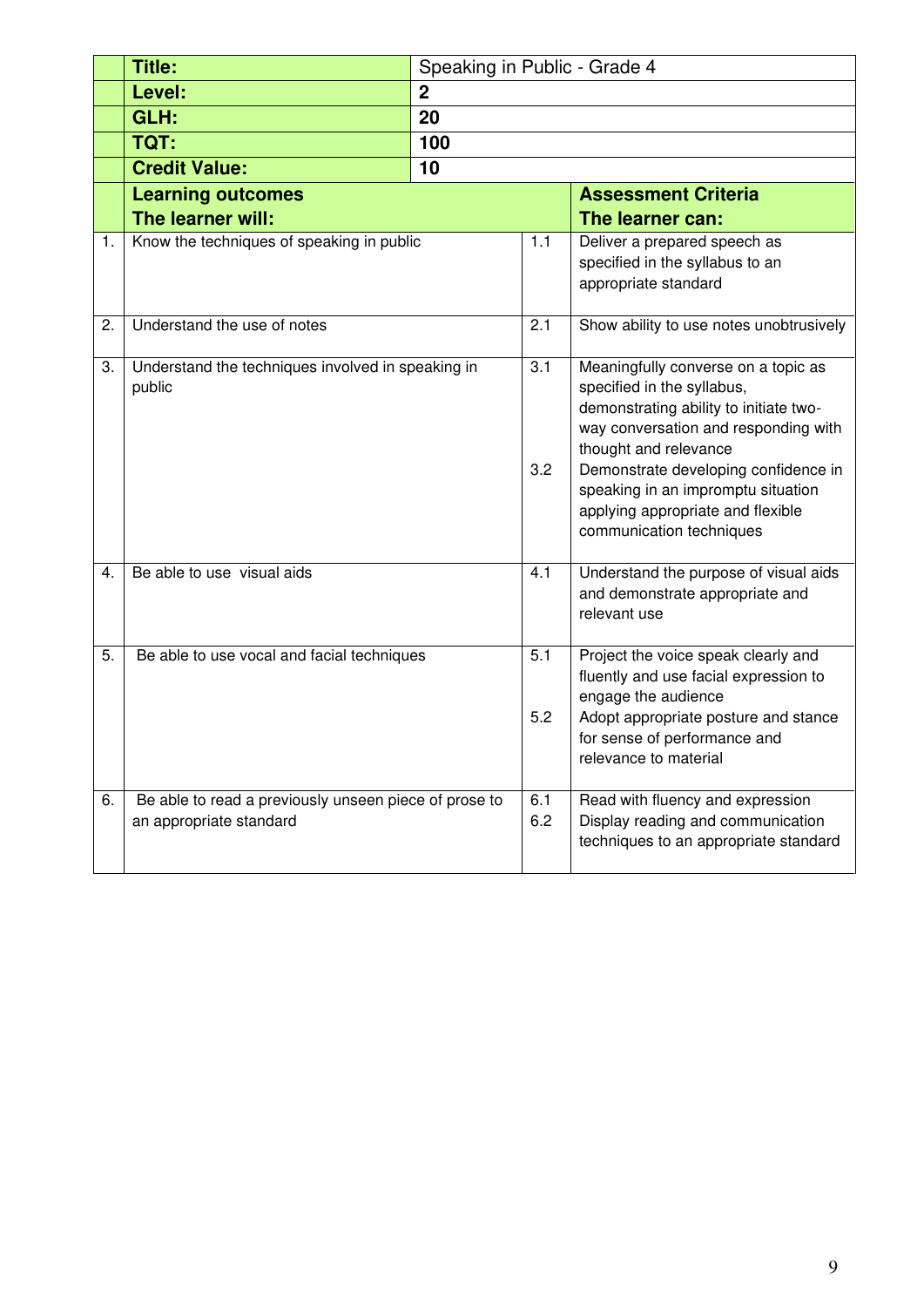|    | Title:                                                                                | Reading for Performance - Grade 4 |                                 |                                                                                                                                                                                                                                                                                                                                                                                                                                                                |  |
|----|---------------------------------------------------------------------------------------|-----------------------------------|---------------------------------|----------------------------------------------------------------------------------------------------------------------------------------------------------------------------------------------------------------------------------------------------------------------------------------------------------------------------------------------------------------------------------------------------------------------------------------------------------------|--|
|    | Level:                                                                                | $\boldsymbol{2}$                  |                                 |                                                                                                                                                                                                                                                                                                                                                                                                                                                                |  |
|    | GLH:                                                                                  | 20                                |                                 |                                                                                                                                                                                                                                                                                                                                                                                                                                                                |  |
|    |                                                                                       |                                   |                                 |                                                                                                                                                                                                                                                                                                                                                                                                                                                                |  |
|    | <b>Credit Value:</b>                                                                  | 10                                |                                 |                                                                                                                                                                                                                                                                                                                                                                                                                                                                |  |
|    | <b>Learning outcomes</b>                                                              |                                   |                                 | <b>Assessment Criteria</b>                                                                                                                                                                                                                                                                                                                                                                                                                                     |  |
|    | The learner will:                                                                     |                                   |                                 | The learner can:                                                                                                                                                                                                                                                                                                                                                                                                                                               |  |
| 1. | Be able to read a previously unseen piece of poetry to<br>an appropriate standard     |                                   | $1.1$<br>1.2<br>1.3<br>1.4      | Read with good level of fluency and<br>expression<br>Interpret different styles of literature<br>Involve the listener to an appropriate<br>standard<br>Display the appropriate sight reading<br>techniques                                                                                                                                                                                                                                                     |  |
| 2. | Be able to read a poem as set in the syllabus, to an<br>appropriate standard          |                                   | 2.1<br>2.2<br>2.3<br>2.4        | Read with a good level of fluency and<br>expression<br>Make appropriate interpretative<br>choices for performance relevant to<br>verse form, author's intent and<br>particular style<br>Involve the listener to communicate<br>mood and subject<br>Display the appropriate verse<br>speaking and reading techniques,<br>including use of pause.                                                                                                                |  |
| 3. | Be able to read a piece of prose as set in the syllabus<br>to an appropriate standard |                                   | 3.1<br>3.2<br>3.3<br>3.4        | Read with a good level of fluency and<br>expression<br>Interpret different style of literature,<br>making relevant artistic choices to<br>convey prose form, style and author's<br>intent<br>Involve the listener, by engaging and<br>sustaining attention, demonstrating,<br>developing flexibility in tone and<br>technique<br>Display the appropriate visual and<br>vocal emphases and reading<br>techniques for confident<br>communication and performance |  |
| 4. | Be able to read a previously unseen piece of prose to<br>an appropriate standard      |                                   | 4.1<br>4.2<br>4.3<br>4.4<br>4.5 | Read with a good level of fluency and<br>expression<br>Interpret different styles of literature<br>Involve the listener to an appropriate<br>standard<br>Display the appropriate sight reading<br>techniques<br>Display the appropriate techniques                                                                                                                                                                                                             |  |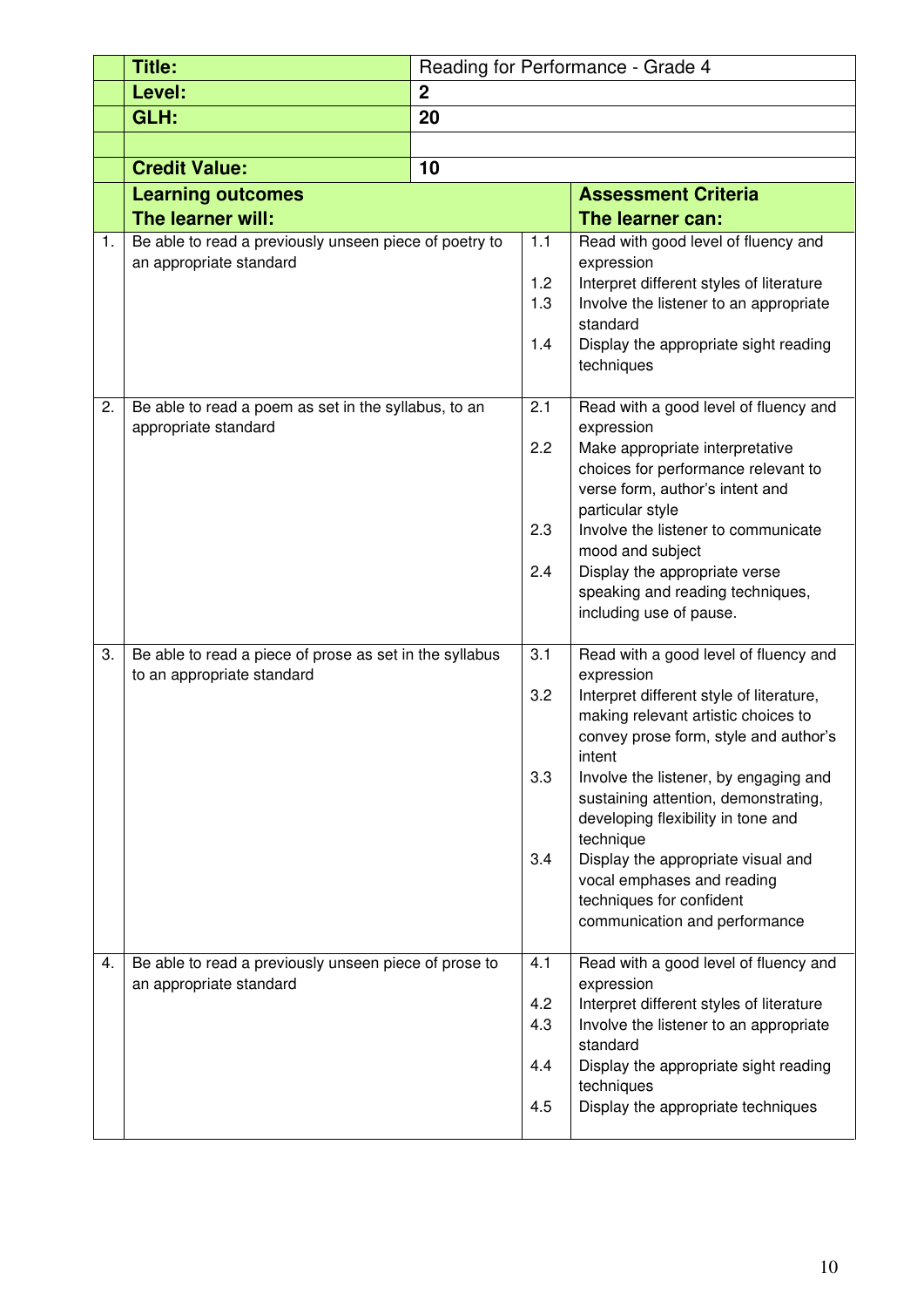|    | Title:                                                                           | Spoken English - Grade 4 |     |                                                                                              |  |
|----|----------------------------------------------------------------------------------|--------------------------|-----|----------------------------------------------------------------------------------------------|--|
|    | Level:                                                                           | $\overline{2}$           |     |                                                                                              |  |
|    | GLH:                                                                             | 20                       |     |                                                                                              |  |
|    | TQT:                                                                             | 100                      |     |                                                                                              |  |
|    | <b>Credit Value:</b>                                                             | 10                       |     |                                                                                              |  |
|    | <b>Learning outcomes</b>                                                         |                          |     | <b>Assessment Criteria</b>                                                                   |  |
|    | The learner will:                                                                |                          |     | The learner can:                                                                             |  |
| 1. | Understand the English language                                                  |                          | 1.1 | Meaningfully discuss points arising<br>from the talk                                         |  |
|    |                                                                                  |                          | 1.2 | Meaningfully discuss clear speech and<br>its importance in our lives                         |  |
| 2. | Be able to converse fluently on a topic                                          |                          | 2.1 | Talk about a topic set out in the<br>syllabus, demonstrating well thought<br>out preparation |  |
|    |                                                                                  |                          | 2.2 | Display appropriate techniques for<br>delivering a talk                                      |  |
|    |                                                                                  |                          | 2.3 | Display appropriate conversational<br>techniques                                             |  |
| 3. | Be able to read a previously unseen piece of prose to<br>an appropriate standard |                          | 3.1 | Read with developing fluency and<br>expression                                               |  |
|    |                                                                                  |                          | 3.2 | Display the appropriate reading and<br>communication techniques                              |  |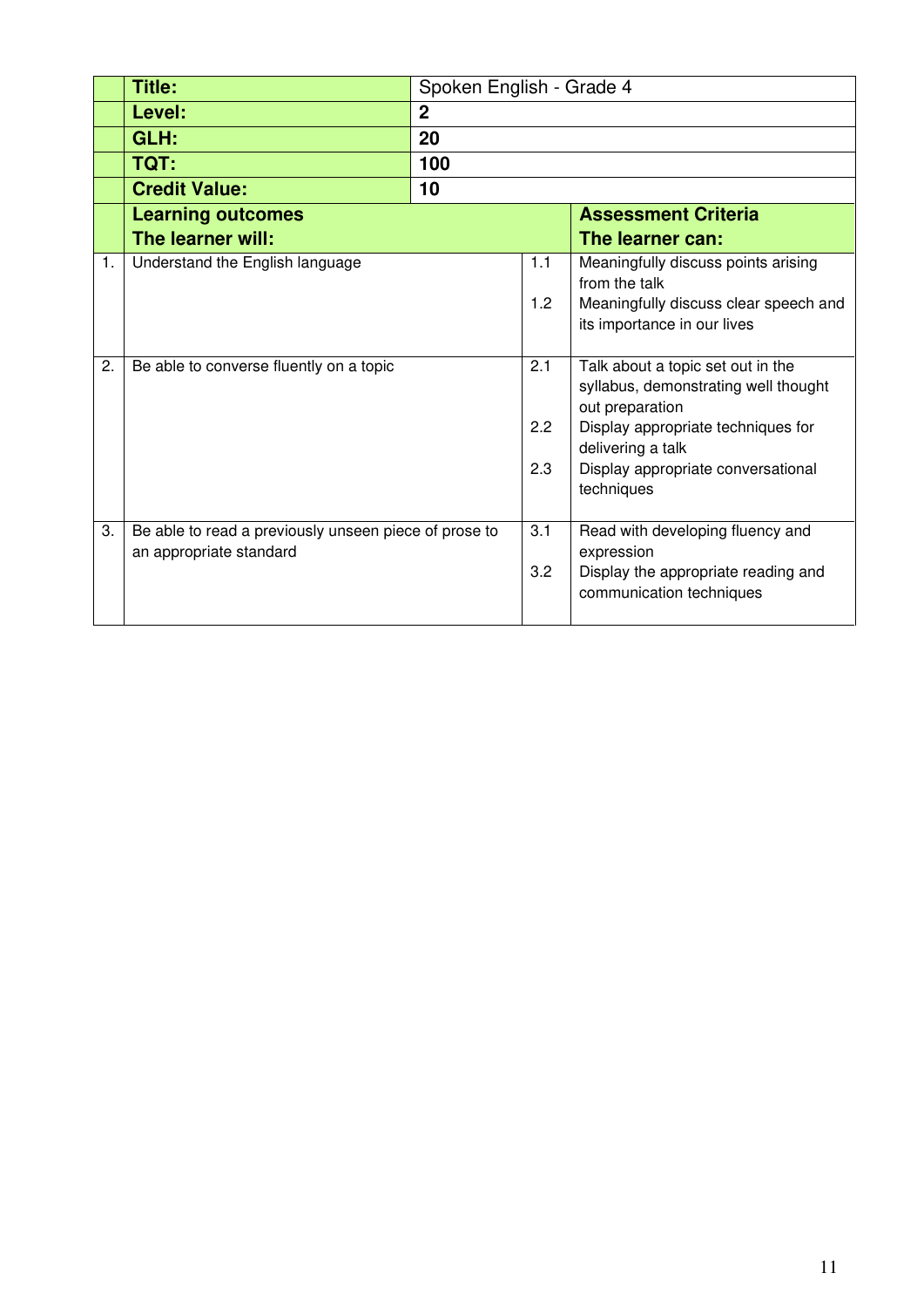|    | <b>Title:</b>                                      | Interview Technique - Grade 4 |            |                                                                                        |
|----|----------------------------------------------------|-------------------------------|------------|----------------------------------------------------------------------------------------|
|    | Level:                                             | $\overline{2}$                |            |                                                                                        |
|    | GLH:                                               | $\overline{20}$               |            |                                                                                        |
|    |                                                    |                               |            |                                                                                        |
|    | <b>Credit Value:</b>                               | 10                            |            |                                                                                        |
|    | <b>Learning outcomes</b>                           |                               |            | <b>Assessment Criteria</b>                                                             |
|    | The learner will:                                  |                               |            | The learner can:                                                                       |
| 1. | Be able to conduct themselves in interview         |                               | 1.1<br>1.2 | Show a high level of personal<br>presentation<br>Show a high level of listening skills |
|    |                                                    |                               | 1.3        | Hold intelligent, two way conversation                                                 |
|    |                                                    |                               | 1.4        | Demonstrate an appropriate level of                                                    |
|    |                                                    |                               |            | research                                                                               |
|    |                                                    |                               | 1.5        | Articulate and project for audibility and<br>intelligibility                           |
| 2. | Be able to compile and understand the writing of a |                               | 2.1        | Present a full Curriculum Vitae                                                        |
|    | <b>Curriculum Vitae</b>                            |                               |            | showing appropriate content and clear                                                  |
|    |                                                    |                               |            | and concise written skills to an                                                       |
|    |                                                    |                               |            | appropriate level                                                                      |
|    |                                                    |                               |            |                                                                                        |
| 3. | Understand their requirements for giving a good    |                               | 3.1        | Meaningfully discuss importance of                                                     |
|    | interview                                          |                               |            | personal presentation at an interview                                                  |
|    |                                                    |                               |            |                                                                                        |
| 4. | Be able to read a previously unseen passage to an  |                               | 4.1        | Read aloud with fluency and                                                            |
|    | appropriate                                        |                               |            | expression                                                                             |
|    |                                                    |                               | 4.2        | Display the appropriate                                                                |
|    |                                                    |                               |            | communication and reading                                                              |
|    |                                                    |                               |            | techniques                                                                             |
|    |                                                    |                               | 4.3        | Explain the passage in their own                                                       |
|    |                                                    |                               |            | words, revealing understanding of                                                      |
|    |                                                    |                               |            | content and meaning and using                                                          |
|    |                                                    |                               |            | expressive speech, language and                                                        |
|    |                                                    |                               |            | vocabulary, to an appropriate level                                                    |
|    |                                                    |                               |            |                                                                                        |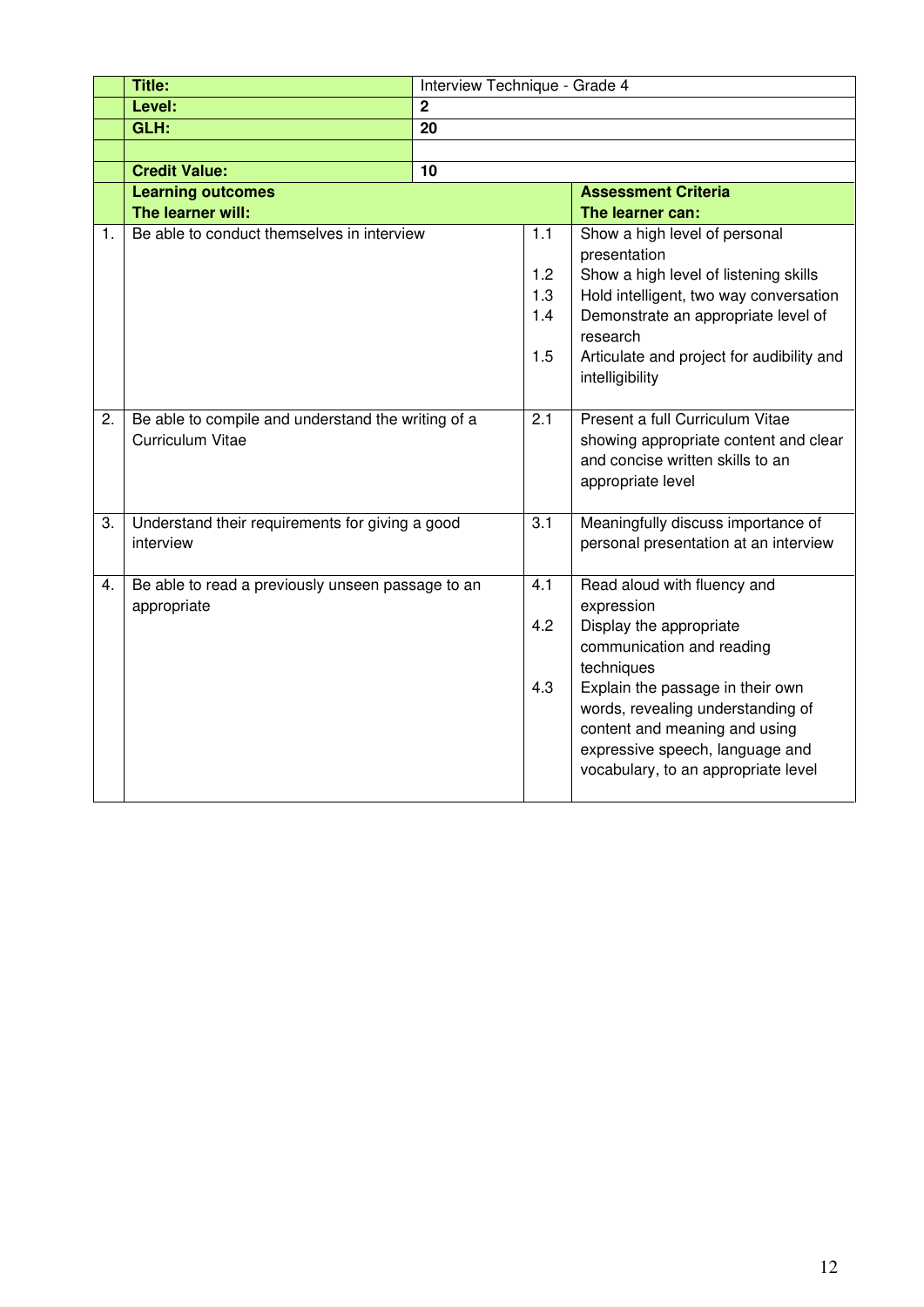|    | Title:                                                                      |                | English as an Additional Language - Grade 4 |                                                                                                                                                                                                                                         |  |  |
|----|-----------------------------------------------------------------------------|----------------|---------------------------------------------|-----------------------------------------------------------------------------------------------------------------------------------------------------------------------------------------------------------------------------------------|--|--|
|    | Level:                                                                      | $\overline{2}$ |                                             |                                                                                                                                                                                                                                         |  |  |
|    | GLH:                                                                        | 20             |                                             |                                                                                                                                                                                                                                         |  |  |
|    | <b>TQT:</b>                                                                 | 100            |                                             |                                                                                                                                                                                                                                         |  |  |
|    | <b>Credit Value:</b>                                                        | 10             |                                             |                                                                                                                                                                                                                                         |  |  |
|    | <b>Learning outcomes</b>                                                    |                |                                             | <b>Assessment Criteria</b>                                                                                                                                                                                                              |  |  |
|    | The learner will:                                                           |                |                                             | The learner can:                                                                                                                                                                                                                        |  |  |
| 1. | Know and understand the techniques of the reading<br>and speaking of poetry |                | 1.1<br>1.2<br>1.3                           | Read a poem as specified in the<br>syllabus.<br>Give a short presentation as specified<br>in the syllabus.<br>Show confidence and understanding<br>in the use of vocal techniques<br>appropriate extended vocabulary and<br>description |  |  |
| 2. | Understand the English language                                             |                | 2.1                                         | Meaningfully discuss the effective use<br>of projection.                                                                                                                                                                                |  |  |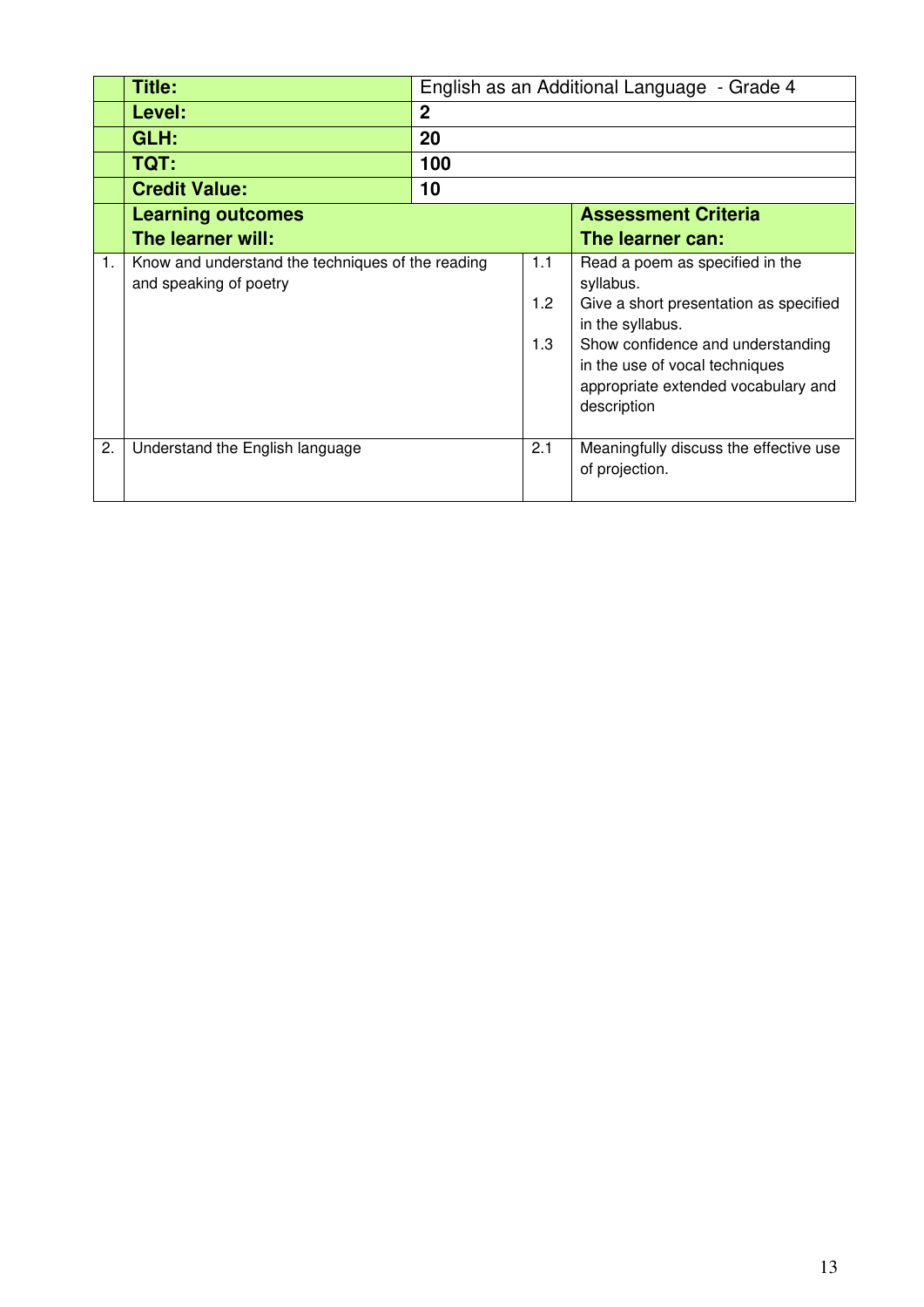|    | <b>Title:</b>                                                                    |                  |                   | Speaking of Poetry and Prose - Grade 5                                                                                                                                                                                                                                                                                                                                                    |  |  |
|----|----------------------------------------------------------------------------------|------------------|-------------------|-------------------------------------------------------------------------------------------------------------------------------------------------------------------------------------------------------------------------------------------------------------------------------------------------------------------------------------------------------------------------------------------|--|--|
|    | Level:                                                                           | $\boldsymbol{2}$ |                   |                                                                                                                                                                                                                                                                                                                                                                                           |  |  |
|    | GLH:                                                                             | 23               |                   |                                                                                                                                                                                                                                                                                                                                                                                           |  |  |
|    | TQT:                                                                             | 120              |                   |                                                                                                                                                                                                                                                                                                                                                                                           |  |  |
|    | <b>Credit Value:</b>                                                             | 12               |                   |                                                                                                                                                                                                                                                                                                                                                                                           |  |  |
|    | <b>Learning outcomes</b>                                                         |                  |                   | <b>Assessment Criteria</b>                                                                                                                                                                                                                                                                                                                                                                |  |  |
|    | The learner will:                                                                |                  |                   | The learner can:                                                                                                                                                                                                                                                                                                                                                                          |  |  |
| 1. | Know and understand the techniques for the speaking<br>of poetry                 |                  | 1.1<br>1.2<br>1.3 | Speak a poem as specified in the<br>syllabus to an appropriate standard<br>Demonstrate knowledge and<br>understanding of the techniques<br>involved in speaking poetry using<br>relevant vocabulary to an appropriate<br>standard<br>Show sense of believability creativity<br>and imagination through individual                                                                         |  |  |
| 2. | Know the techniques of dramatic performance                                      |                  | 2.1<br>2.2<br>2.3 | interpretation of selection<br>Perform a scene or a piece of prose<br>as set out in the syllabus to an<br>appropriate standard<br>Discuss the techniques involved in<br>dramatic performance with<br>appropriate vocabulary demonstrating<br>knowledge and understanding<br>Show a sense of believability creativity<br>and imagination through individual<br>interpretation of selection |  |  |
| 3. | Understand the theory of speaking and reading for<br>performance                 |                  | 3.1<br>3.2        | Meaningfully discuss the authors and<br>chosen pieces to an appropriate<br>standard<br>Meaningfully discuss breath support<br>projection and resonance to an<br>appropriate standard                                                                                                                                                                                                      |  |  |
| 4. | Be able to read a previously unseen piece of prose to<br>an appropriate standard |                  | 4.1<br>4.2<br>4.3 | Read with fluency and expression to<br>an appropriate standard<br>Display the appropriate reading and<br>sight reading techniques to engage<br>communicate and entertain<br>Demonstrate some artistic<br>interpretation of material for<br>believability and dynamic                                                                                                                      |  |  |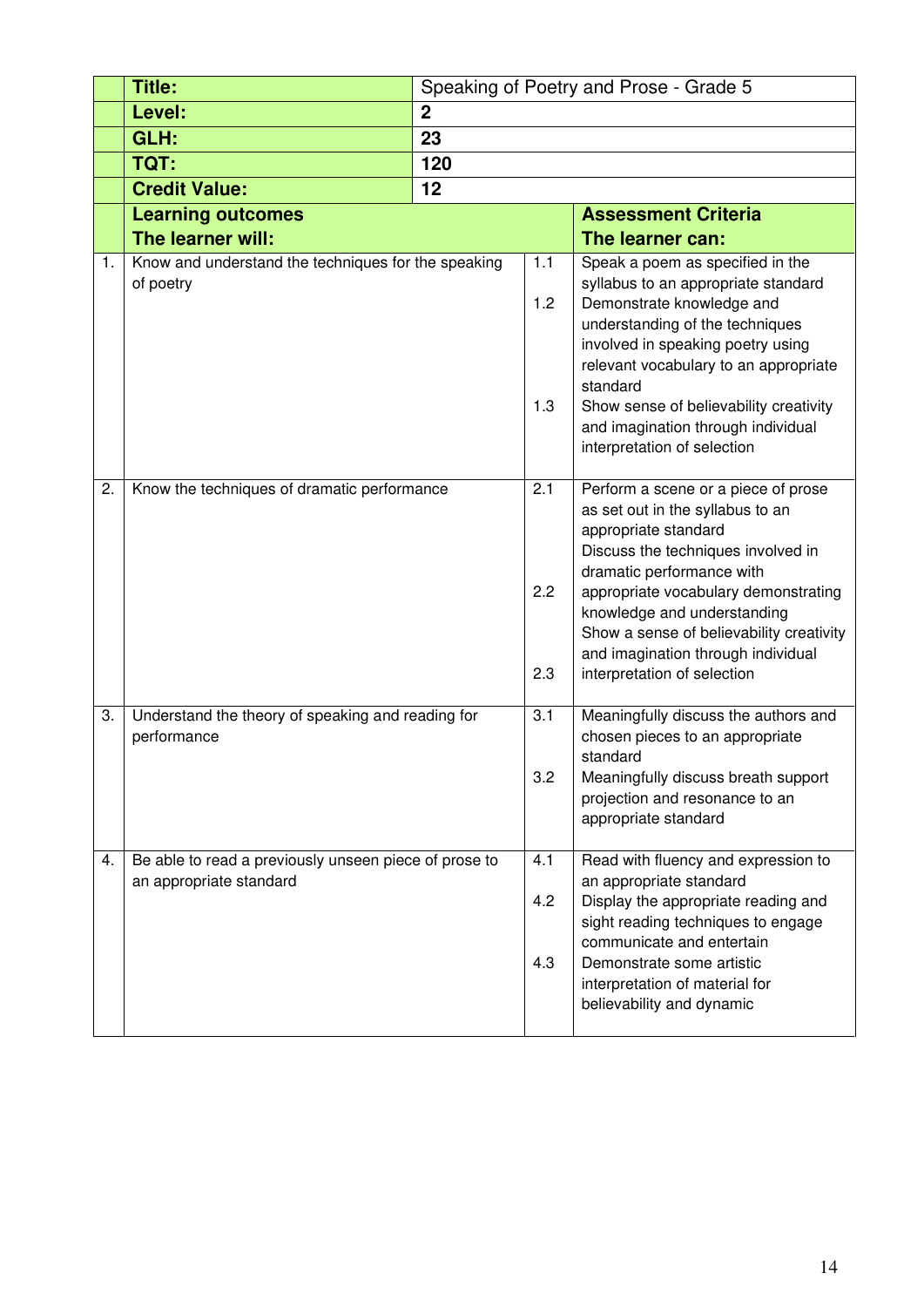|    | <b>Title:</b>                                         | Speaking in Public - Grade 5 |     |                                                                             |
|----|-------------------------------------------------------|------------------------------|-----|-----------------------------------------------------------------------------|
|    | Level:                                                | $\overline{2}$               |     |                                                                             |
|    | GLH:                                                  | 23                           |     |                                                                             |
|    | TQT:                                                  | 120                          |     |                                                                             |
|    | <b>Credit Value:</b>                                  | 12                           |     |                                                                             |
|    | <b>Learning outcomes</b>                              |                              |     | <b>Assessment Criteria</b>                                                  |
|    | The learner will:                                     |                              |     | The learner can:                                                            |
|    |                                                       |                              |     |                                                                             |
| 1. | Know the techniques of speaking in public             |                              | 1.1 | Deliver a speech as specified in the<br>syllabus to an appropriate standard |
|    |                                                       |                              |     |                                                                             |
| 2. | Understand the use of notes                           |                              | 2.1 | Demonstrate how to use notes                                                |
|    |                                                       |                              |     | unobtrusively enhancing the structure                                       |
|    |                                                       |                              |     | of a speech                                                                 |
| 3. | Understand the techniques involved in speaking in     |                              | 3.1 | Meaningfully discuss proposal of                                            |
|    | public                                                |                              |     | toasts, reply to a toast and the way to                                     |
|    |                                                       |                              |     | propose a vote of thanks                                                    |
|    |                                                       |                              | 3.2 | Demonstrate maturity of thought<br>confident when responding to specific    |
|    |                                                       |                              |     | questioning                                                                 |
|    |                                                       |                              |     |                                                                             |
| 4. | Be able to use visual aids                            |                              | 4.1 | Demonstrate appropriate use of visual                                       |
|    |                                                       |                              |     | aids to shape structure and content                                         |
| 5. | Be able to use vocal and facial techniques            |                              | 5.1 | Project the voice speak clearly and                                         |
|    |                                                       |                              |     | fluently and use facial expression and                                      |
|    |                                                       |                              |     | appropriate body language to engage                                         |
|    |                                                       |                              |     | the audience throughout                                                     |
| 6. | Be able to read a previously unseen piece of prose to |                              | 6.1 | Read with fluency and expression                                            |
|    | an appropriate standard                               |                              | 6.2 | Display the appropriate reading and                                         |
|    |                                                       |                              |     | communication techniques                                                    |
|    |                                                       |                              |     |                                                                             |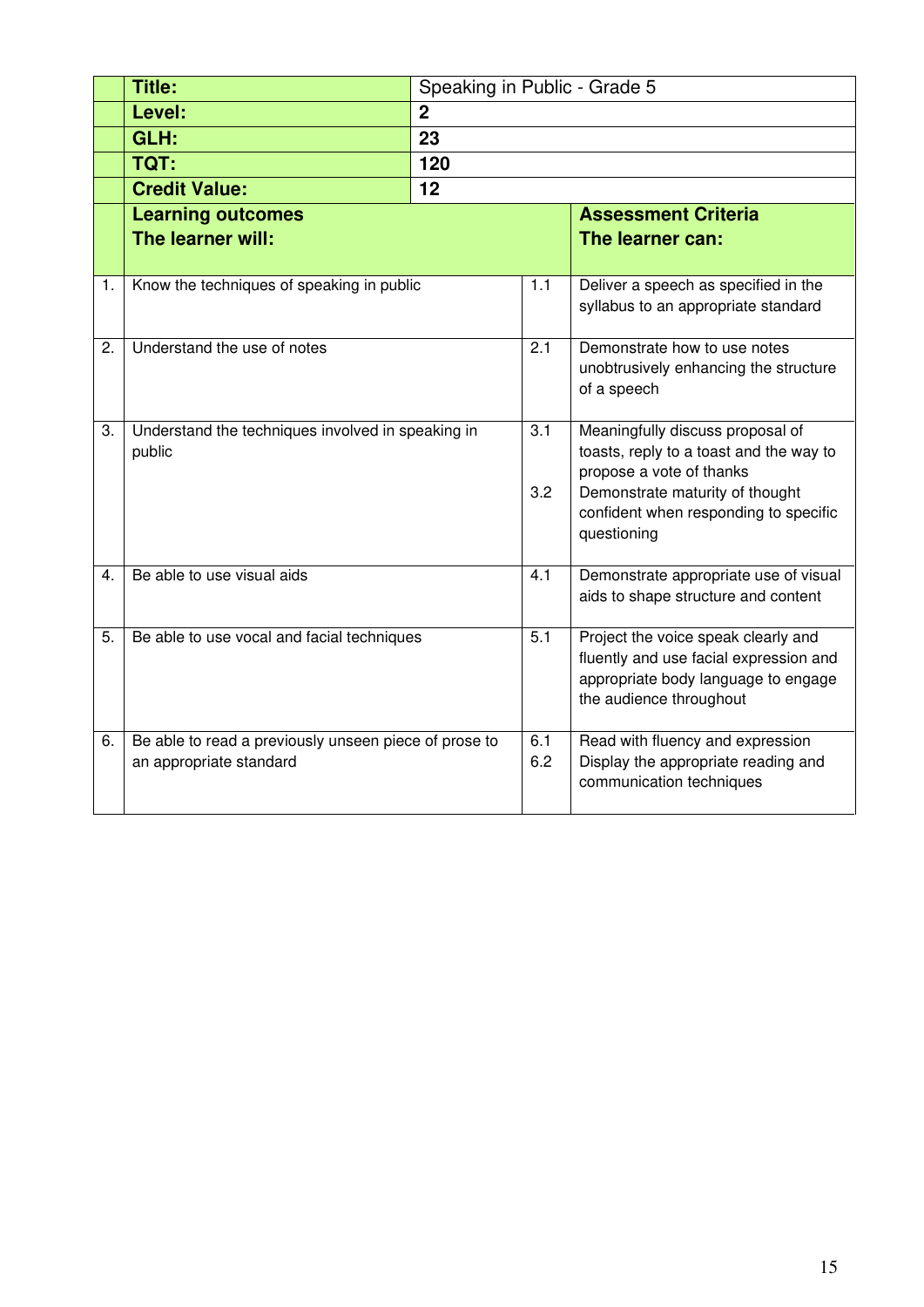|    | Title:                                                                                            | Reading for Performance - Grade 5 |                          |                                                                                                                                                                                                                                                                                                                                                                                                                                       |
|----|---------------------------------------------------------------------------------------------------|-----------------------------------|--------------------------|---------------------------------------------------------------------------------------------------------------------------------------------------------------------------------------------------------------------------------------------------------------------------------------------------------------------------------------------------------------------------------------------------------------------------------------|
|    | Level:                                                                                            | $\overline{2}$                    |                          |                                                                                                                                                                                                                                                                                                                                                                                                                                       |
|    | GLH:                                                                                              | 23                                |                          |                                                                                                                                                                                                                                                                                                                                                                                                                                       |
|    | TQT:                                                                                              | 120                               |                          |                                                                                                                                                                                                                                                                                                                                                                                                                                       |
|    | <b>Credit Value:</b>                                                                              | 12                                |                          |                                                                                                                                                                                                                                                                                                                                                                                                                                       |
|    | <b>Learning outcomes</b>                                                                          |                                   |                          | <b>Assessment Criteria</b>                                                                                                                                                                                                                                                                                                                                                                                                            |
|    | The learner will:                                                                                 |                                   |                          | The learner can:                                                                                                                                                                                                                                                                                                                                                                                                                      |
| 1. | Be able to read a previously unseen piece of prose to<br>an appropriate standard                  |                                   | 1.1<br>1.2<br>1.3<br>1.4 | Read with good level of fluency and<br>vocal and visual expression<br>Make appropriate interpretative<br>choices relevant to literary form and<br>style<br>Involve the listener to communicate<br>both mood and subject<br>Display the appropriate reading<br>techniques                                                                                                                                                              |
| 2. | Be able to read a chosen piece of prose from the<br>syllabus selection to an appropriate standard |                                   | 2.1<br>2.2<br>2.3<br>2.4 | Read with a good level of fluency and<br>expression<br>Interpret the form and style of the<br>poem using appropriate tone colour<br>and imagination<br>Involve the listener by engaging and<br>sustaining attention. Sensitive<br>modulation and skilled use of eye<br>contact to share both mood and<br>content<br>Display the appropriate verse<br>speaking and reading techniques<br>including use of pause appropriate to<br>form |
| 3. | Be able to read a chosen piece of prose from the<br>syllabus selection to an appropriate standard |                                   | 3.1<br>3.2<br>3.3        | Read with good level of fluency and<br>expression<br>Interpret different styles of literature<br>using appropriate tone colour and<br>artistic choice for conveying prose<br>form<br>Involve the listener by engaging and<br>sustaining attention making full use of<br>modulation and projection and with<br>skilled combination of pausing,<br>phrasing and eye contact                                                             |
| 4. | Be able to read a previously unseen piece of prose to<br>an appropriate standard                  |                                   | 4.1<br>4.2<br>4.3<br>4.4 | Read with a good level of fluency and<br>expression<br>Interpret different style of literature<br>and make appropriate artistic choices<br>for performance<br>Involve the listener to communicate<br>both mood and subject throughout<br>Display the appropriate prose reading<br>and sight reading techniques                                                                                                                        |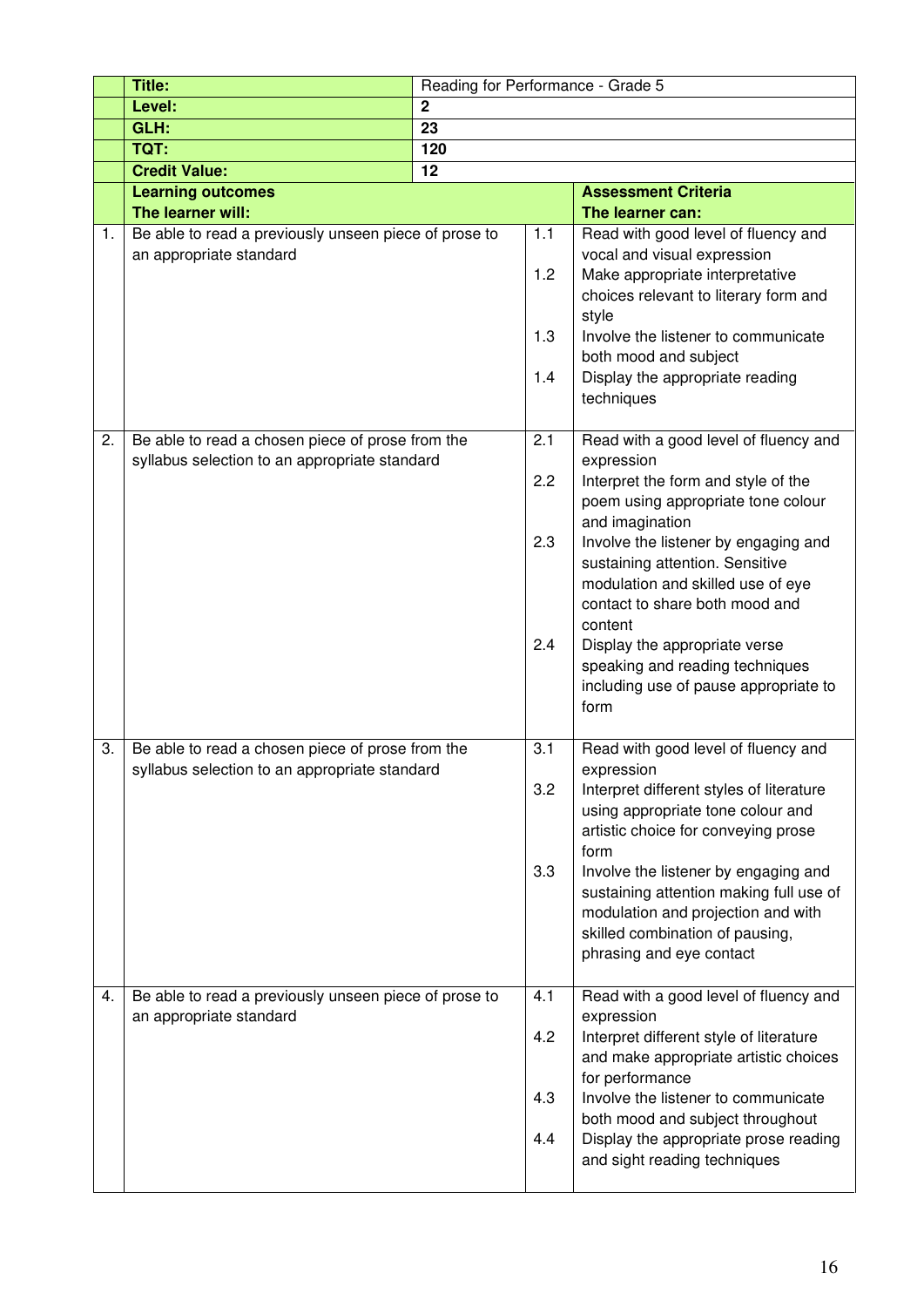|    | <b>Title:</b>                                         | Spoken English - Grade 5   |     |                                                                                                         |
|----|-------------------------------------------------------|----------------------------|-----|---------------------------------------------------------------------------------------------------------|
|    | Level:                                                | 2                          |     |                                                                                                         |
|    | GLH:                                                  | 23                         |     |                                                                                                         |
|    | TQT:                                                  | 120                        |     |                                                                                                         |
|    | <b>Credit Value:</b>                                  | 12                         |     |                                                                                                         |
|    | <b>Learning outcomes</b>                              | <b>Assessment Criteria</b> |     |                                                                                                         |
|    | The learner will:                                     |                            |     | The learner can:                                                                                        |
| 1. | Understand the English language                       |                            | 1.1 | Meaningfully discuss the points arising<br>from the talk                                                |
|    |                                                       |                            | 1.2 | Meaningfully discuss ways in which we<br>can make our speech clear, vital,<br>colourful and interesting |
| 2. | Be able to converse fluently on a topic               |                            | 2.1 | Talk about a topic set out in the<br>syllabus, demonstrating well thought<br>out preparation            |
|    |                                                       |                            | 2.2 | Display appropriate techniques for<br>delivering a talk                                                 |
|    |                                                       |                            | 2.3 | Display appropriate conversational<br>techniques                                                        |
| 3. | Be able to read a previously unseen piece of prose to |                            | 3.1 | Read with fluency and expression                                                                        |
|    | an appropriate standard                               |                            | 3.2 | Display the appropriate reading and<br>communication techniques                                         |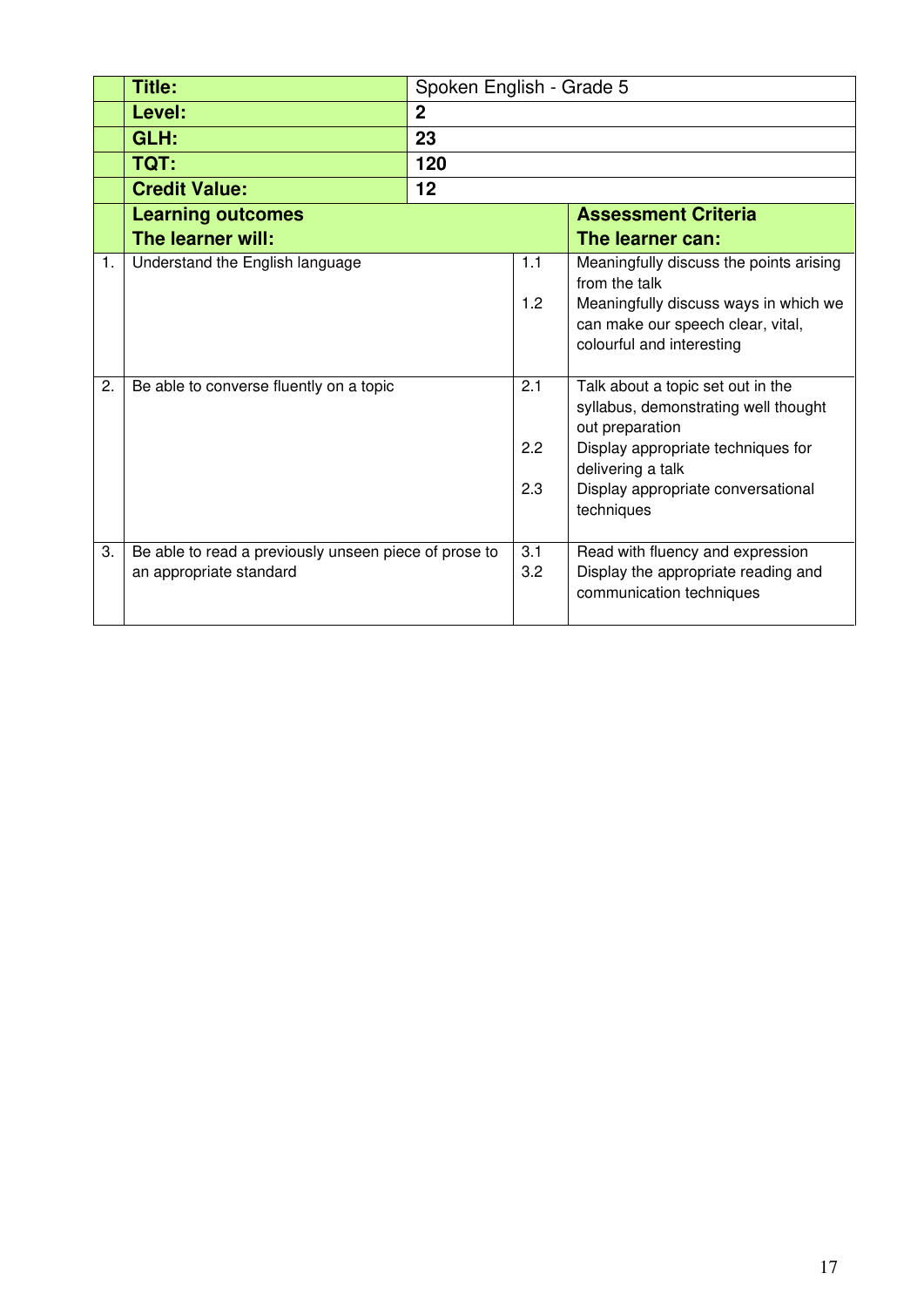|    | <b>Title:</b>                                                                                                  | Interview Technique - Grade 5 |                   |                                                                                                                                                                                                   |
|----|----------------------------------------------------------------------------------------------------------------|-------------------------------|-------------------|---------------------------------------------------------------------------------------------------------------------------------------------------------------------------------------------------|
|    | Level:                                                                                                         | 3                             |                   |                                                                                                                                                                                                   |
|    | GLH:                                                                                                           | 23                            |                   |                                                                                                                                                                                                   |
|    | TQT:                                                                                                           | 120                           |                   |                                                                                                                                                                                                   |
|    | <b>Credit Value:</b>                                                                                           | 12                            |                   |                                                                                                                                                                                                   |
|    | <b>Learning outcomes</b>                                                                                       |                               |                   | <b>Assessment Criteria</b>                                                                                                                                                                        |
|    | The learner will:                                                                                              |                               |                   | The learner can:                                                                                                                                                                                  |
| 1. | Be able to conduct themselves in interview                                                                     |                               | 1.1<br>1.2<br>1.3 | Show a high level of personal<br>presentation<br>Show a high level of listening skills<br>Demonstrate the ability to hold<br>intelligent conversation, demonstrating                              |
|    |                                                                                                                |                               | 1.4<br>1.5        | reasoned responses, personality and<br>initiating discussion where appropriate<br>Articulate and project so they can be<br>heard and understood<br>'Read' body language of interviewer            |
|    |                                                                                                                |                               | 1.6               | appropriately in order to inform visual<br>and vocal responses                                                                                                                                    |
| 2. | Know how to and be able to demonstrate the writing<br>of a Curriculum Vitae                                    |                               | 2.1               | Present a full Curriculum Vitae with<br>appropriate content and showing clear<br>and concise written skills, to an<br>appropriate level                                                           |
| 3. | Understand their requirements for giving a good<br>interview                                                   |                               | 3.1               | Meaningfully discuss different types of<br>interview styles and what they are<br>used for                                                                                                         |
| 4. | Be able to read a letter or an article, relevant to the<br>learner's chosen career, to an appropriate standard |                               | 4.1               | Read the article aloud with fluency and<br>expression to convey content and<br>purpose clearly.                                                                                                   |
|    |                                                                                                                |                               | 4.2               | Display the appropriate reading and<br>communication techniques to convey<br>meaning and purpose to an audience                                                                                   |
|    |                                                                                                                |                               | 4.3               | Discuss the letter or article with the<br>interviewer, showing individuality and<br>clarity of thought, appropriate<br>language and vocabulary and<br>engagement with the interview<br>throughout |